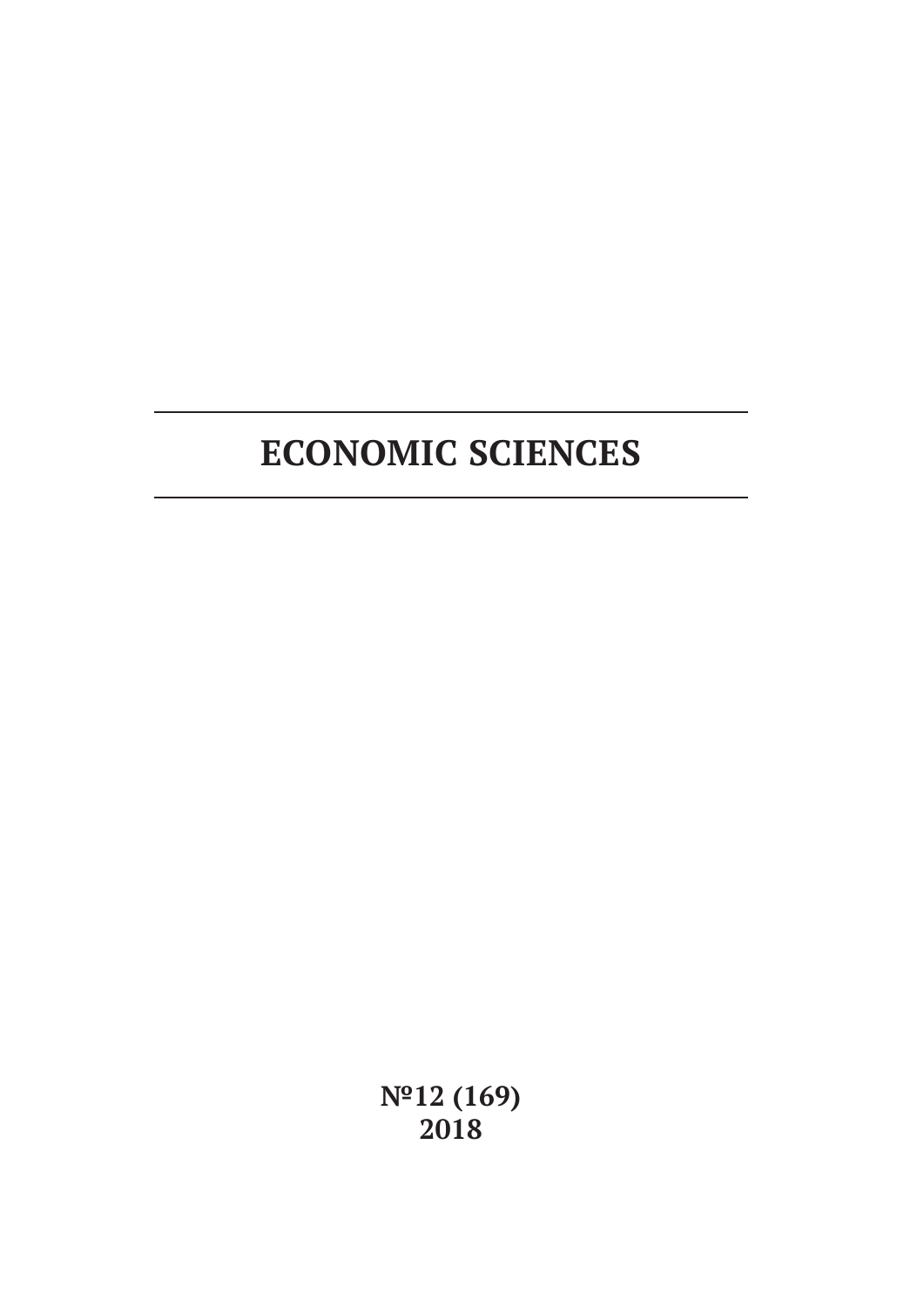#### **Editorial Council**

**V.V. Artiakov** — Doctor of Economics, Member of Russian Academy of Engineering

**R.S. Grinberg** — Doctor of Economics, Professor, Institute of Economy of Russian Academy of Sciences,

**A.G. Griaznova** — Doctor of Economics, Professor, President of Financial University under the Government of the Russian Federation

**A.G. Zeldner** — Doctor of Economics, Professor, Institute of Economy of Russian Academy of Sciences

**V.V. Ivanter** — Doctor of Economics, Professor, Director of Institute of Economic Forecasting of Russian Academy of Sciences

**N.G. Kuznetsov** — Doctor of Economics, Professor, Rostov State University of Economics

**A.V. Meshcherov** — Doctor of Economics, Professor, Chief Editor of journal "Economic Sciences"

**V.N. Ovchinnikov** — Doctor of Economics, Professor, Southern Federal University

**A.L. Porokhovski** — Doctor of Economics, Professor, Moscow State University named after M.V. Lomonosov

**S.N. Silvestrov** — Doctor of Economics, Professor, Financial University under the Government of the Russian Federation

**A.N. Shokhin** — Doctor of Economics, Professor

**M.A. Eskindarov** — Doctor of Economics, Professor, Rector of Financial University under the Government of the Russian Federation

The journal is included in the list of the Higher Accreditation Committee of The Ministry of Education and Science of Russia of the leading scientific journals and publications issued in the Russian Federation, where the main scientific results of the scientific theses for the degrees of Doctor and Candidate of Science can be found

Founder: LLC "Economic Sciences" Address: 125057, Moscow, Chapaevskii per., 3-775 E-mail: info@ecsn.ru WWW: http://ecsn.ru

The Certificate of registration of mass media: ПИ № ФС77–21147 from 28.06.2005

Subscription index 20387 (Agency "Rospechat")

ISSN 2072–0858

Issue date 31.12.2018 Format 60х84/8 Printed signatures 16.97 500 copies Printed by "24 Print" Ltd

#### **Editorial Board**

**A.V. Meshcherov** — Doctor of Economics, Professor, Chief Editor of the Journal «Economic Sciences»

**F.F. Sterlikov** — Doctor of Economics, Professor, Moscow State University of Technologies and Management named after K.G. Razumovskiy

**A.G. Zeldner** — Doctor of Economics, Professor, Institute of Economy of Russian Academy of Sciences

**V.A. Meshcherov** — Doctor of Economics, Professor

**E.V. Zarova** — Doctor of Economics, Professor, Plekhanov Russian University of Economics

**A.E. Karlik** — Doctor of Economics, Professor, St.-Petersburg State University of Economy and Finance

**N.G. Kuznetsov** — Doctor of Economics, Professor, Rostov State University of Economics

**O.J. Mamedov** — Doctor of Economics, Professor, Southern Federal University

**V.N. Ovchinnikov** — Doctor of Economics, Professor, Southern Federal University

**S.N. Silvestrov** — Doctor of Economics, Professor, Financial University under the Government of the Russian Federation

**K.N. Korischenko** — Doctor of Economics, Professor, Russian Presidential Academy of National Economy and Public Administration

**V.A. Savinova** — Doctor of Economics, Professor, Samara State University of Economics

**E.N. Valiyeva** — Doctor of Economics, Professor, Samara State University of Economics

**G.D. Fainshtein** — PhD in Economics, Tallinn University of Technology

**V.A. Piskunov** — Doctor of Economics, Professor, Samara State University of Economics

**A.M. Petrov** — Doctor of Economics, Professor, Financial University under the Government of the Russian Federation

**P.V. Pavlov** — Doctor of Economics, Associate Professor, Southern Federal University

**O.A. Khokhlova** — Doctor of Economics, Professor, East-Siberian University of Technology and Management

#### **Chief Editor:**

**A.V. Meshcherov** — Doctor of Economics, Professor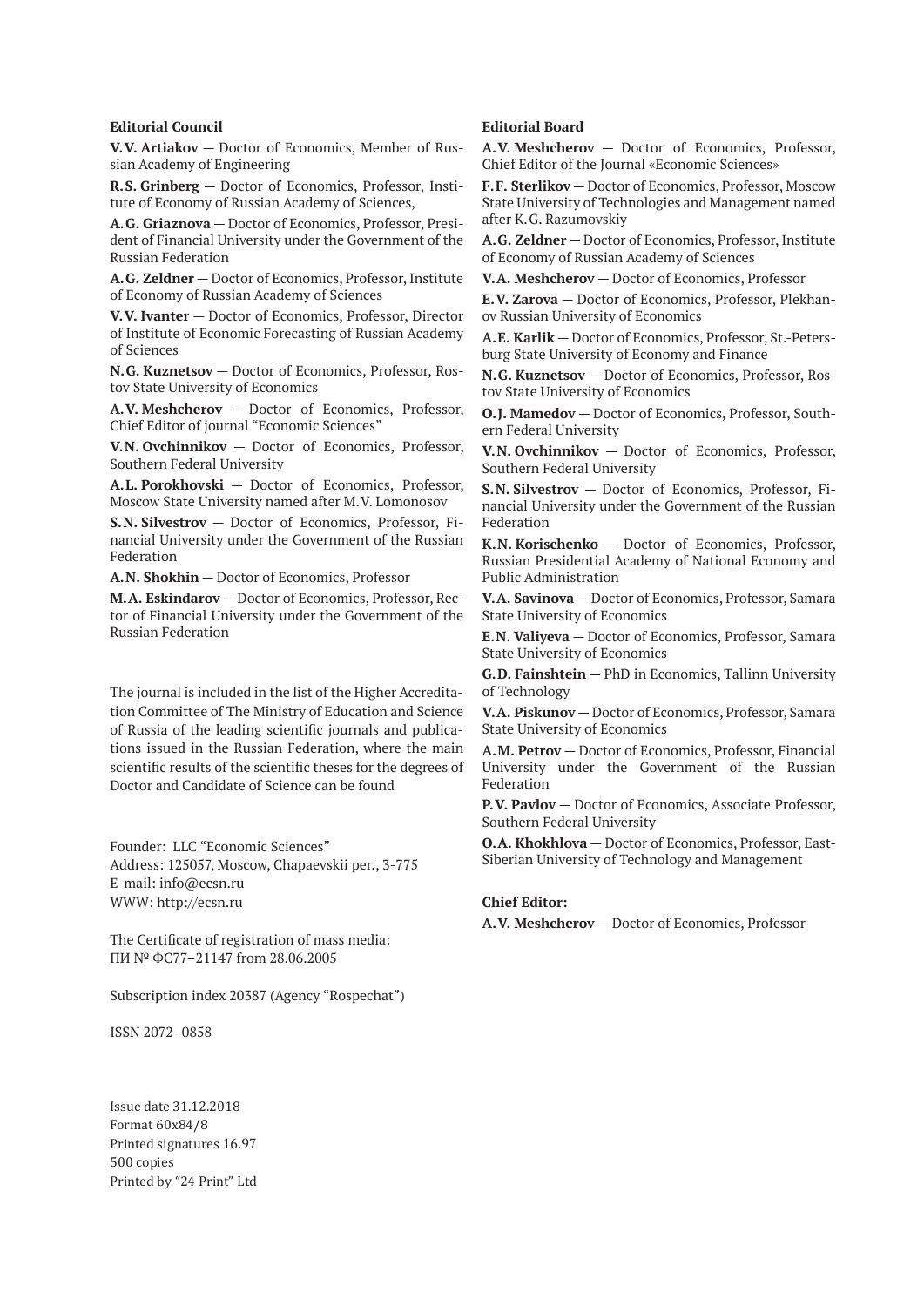### **CONTENTS**

### **ECONOMIC THEORY**

| Mishin A.Y. Economic and institutional interests and their role in the system of economic                                                                                      |  |
|--------------------------------------------------------------------------------------------------------------------------------------------------------------------------------|--|
| Chotchaeva M.Z., Chekkueva A.A. Analysis of the effectiveness of tax audits  135                                                                                               |  |
| ECONOMICS AND MANAGEMENT OF NATIONAL ECONOMY                                                                                                                                   |  |
| Veig N.V., Yunusova E.R. Strategic directions of modern Russia economy modernization  136                                                                                      |  |
| Smirnova E.V., Tsyganova I.Y. Economic management of business segments of industrial                                                                                           |  |
| Yakunin A.V. Problems of creating innovation clusters in aerospace mechanical engineering  137                                                                                 |  |
| Finogeeva A.I., Bataeva B.S. The development of practice of stakeholder management                                                                                             |  |
| Galachieva S.V., Akoeva I.V., Bolieva I.A., Karginova V.V., Dedegkaeva N.T., Gugkaev V.K.<br>Research of organizational potential of industrial enterprise as the main element |  |
| Khotyasheva O.M., Slesarev M.A. Business incubators in innovation ecosystem: main                                                                                              |  |
| Pleteshkov A.N. Economic efficiency antimonopoly compliance for enterprise structures  140                                                                                     |  |
|                                                                                                                                                                                |  |
| <b>Isaeva E.V.</b> Assessment of potential import substitution industries and the principle                                                                                    |  |
| Atakov I.G. The free trade agreement. The experience of the Republic of Korea  141                                                                                             |  |
| Myasoedov S.A. Assessment of the level of sustainable economic development and                                                                                                 |  |
| Solovyova T.N., Zyukin D.A. Study of the intensity of increasing food products                                                                                                 |  |
| Bedrin D.S. The economic rationale for the development of logistics services  142                                                                                              |  |
| FINANCE MONEY CIRCULATION AND CREDIT                                                                                                                                           |  |

## **FINANCE, MONEY CIRCULATION AND CREDIT**

| Kulikova I.V. Questions of improvement of taxation of labor income of nonresidents                                                                                                  |  |
|-------------------------------------------------------------------------------------------------------------------------------------------------------------------------------------|--|
| Belostotskiy A.A. Foreign experience of initiative budgeting in government finance                                                                                                  |  |
| <b>Botashev R.A., Chotchaeva M.Z.</b> Analysis of the formation of the regional budget  143                                                                                         |  |
| Sorokina M.S., Belostotskiy A.A. Features of application of mechanisms of budget<br>investments and initiative budgeting as a financial instruments development of territories  144 |  |
| Arkhipova E.M. The development of scientific ideas about credit and consumer lending  144                                                                                           |  |
| Shaydullina V.K. Cryptocurrency: forecast of development in the conditions of the modern                                                                                            |  |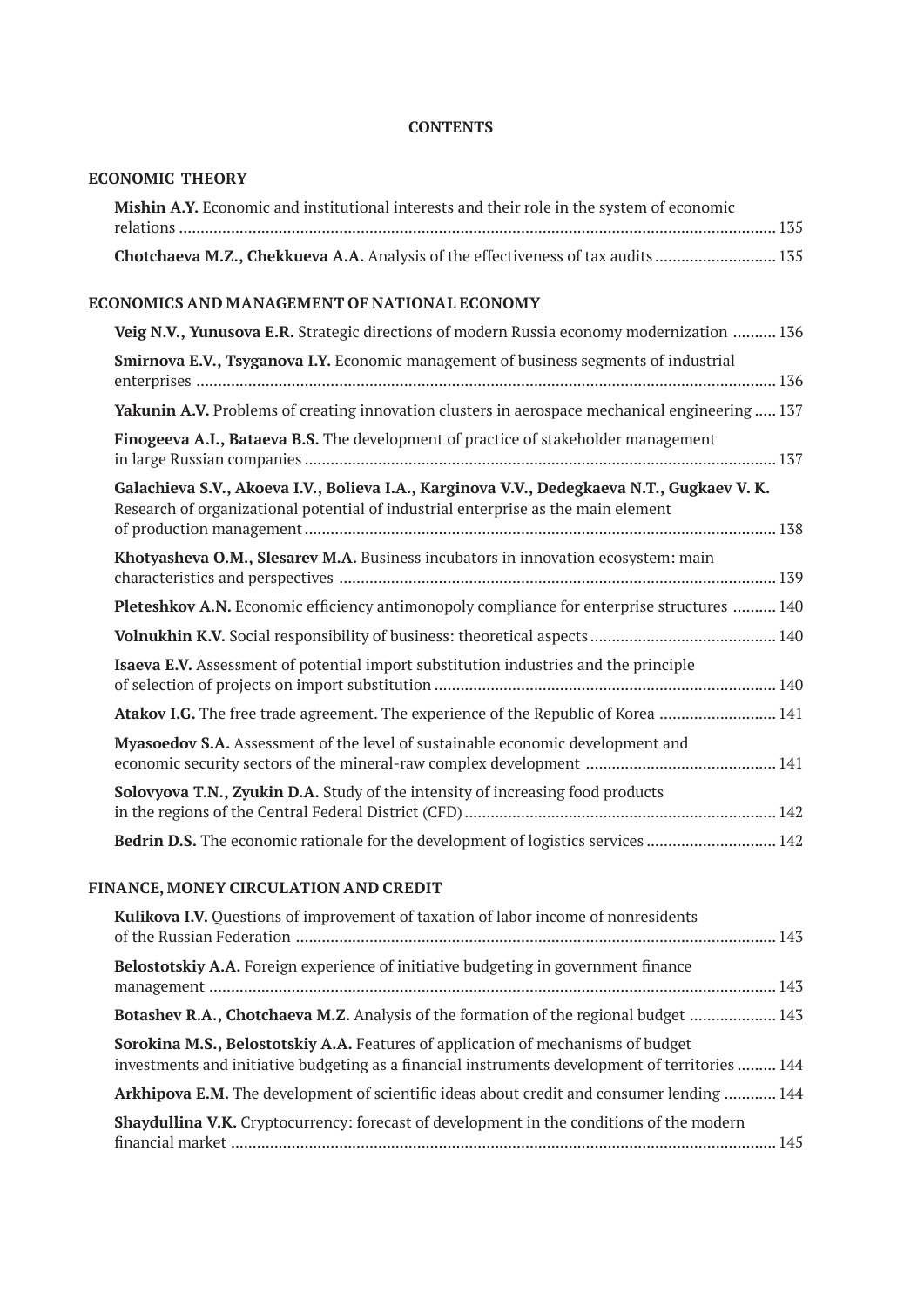### **BOOK KEEPING, STATISTICS**

| Petrov A.M., Antonova O.V. Conceptual approaches to classification of national |  |
|--------------------------------------------------------------------------------|--|
|                                                                                |  |

### **WORLD ECONOMY**

**Zaritskiy B.E.** National innovation systems in the time of global competition (German case)...... 146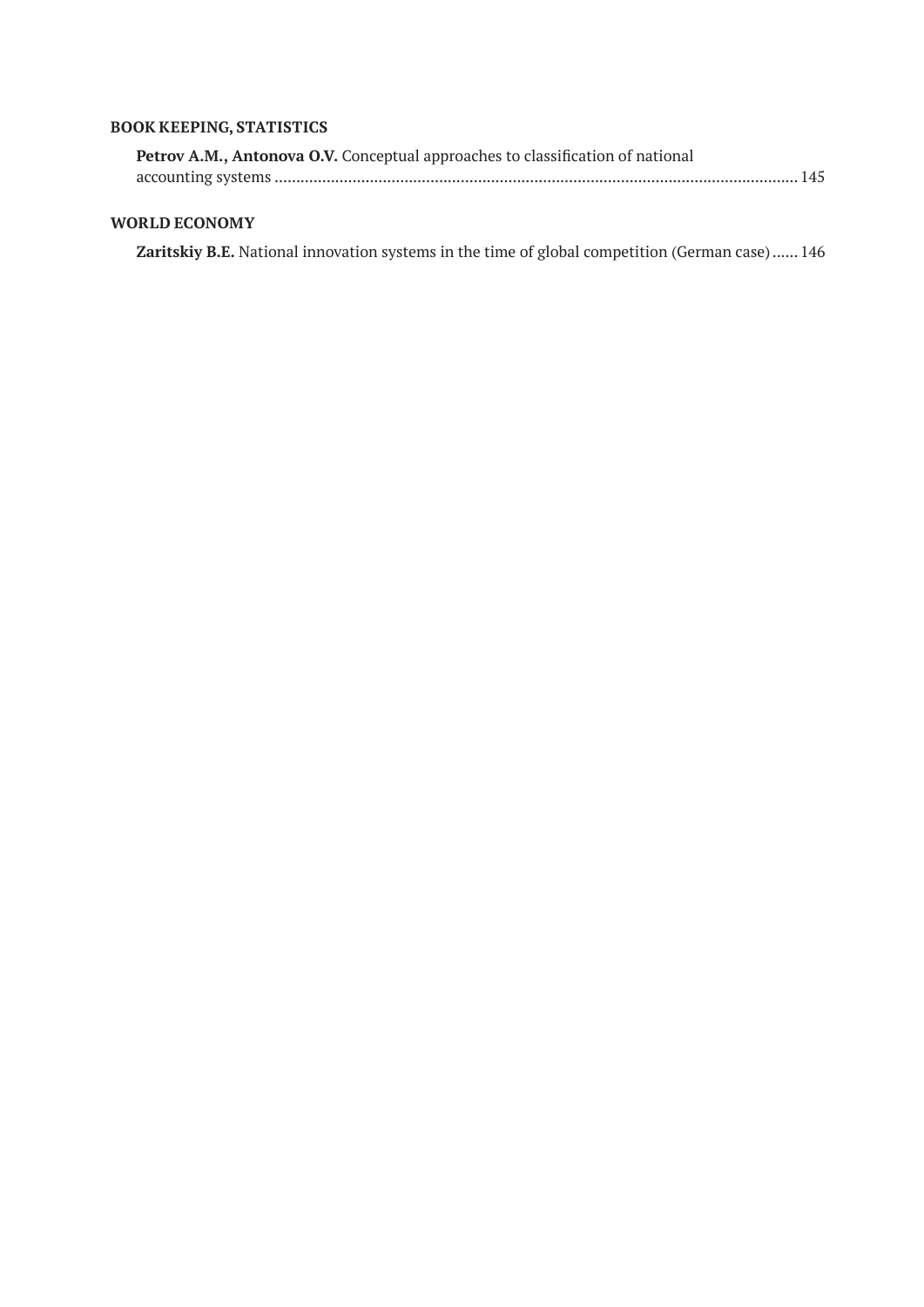### **ECONOMIC THEORY**

### **ECONOMIC AND INSTITUTIONAL INTERESTS AND THEIR ROLE IN THE SYSTEM OF ECONOMIC RELATIONS**

#### ©© 2018 **Mishin Alexey Yurievich**

Head of the Subcommittee on protection of creditors' rights of the Committee on financial services of Business Russia All Russia Public organization "Business Russia" 1, 2-nd Vrazhskaya pereulok, Moscow, 119121, Russia E‑mail: alink2501@gmail.com

The article deals with methodological and theoretical approaches to the study of economic and institutional interests of participants in the system of economic relations, reveals the inextricable link and contradictory nature of the interaction of economic and institutional interests of economic actors.

*Key words: interest, need, economic interest, institutional interest, economic system*

*Received for publication on 21.12.2018*

#### **ANALYSIS OF THE EFFECTIVENESS OF TAX AUDITS**

©© 2018 **Chotchaeva Madina Zulkarnaevna**

PhD in Economics, Associate Professor of the Department «Economic Theory» North Caucasian State Academy 36, Stavropolskaya Street, Cherkessk, 369000, Russia Е‑mail: madinach@mail.ru

©© 2018 **Chekkueva Arina Azokhovna**

Master Student North Caucasian State Academy 36, Stavropolskaya Street, Cherkessk, 369000, Russia

The article assesses the effectiveness of tax audits, reveals trends in the main indicators of the control work of tax authorities.

*Key words: taxes, tax control, tax audits, on-site tax audits, cameral tax audits, tax authorities, Karachay-Cherkess Republic.*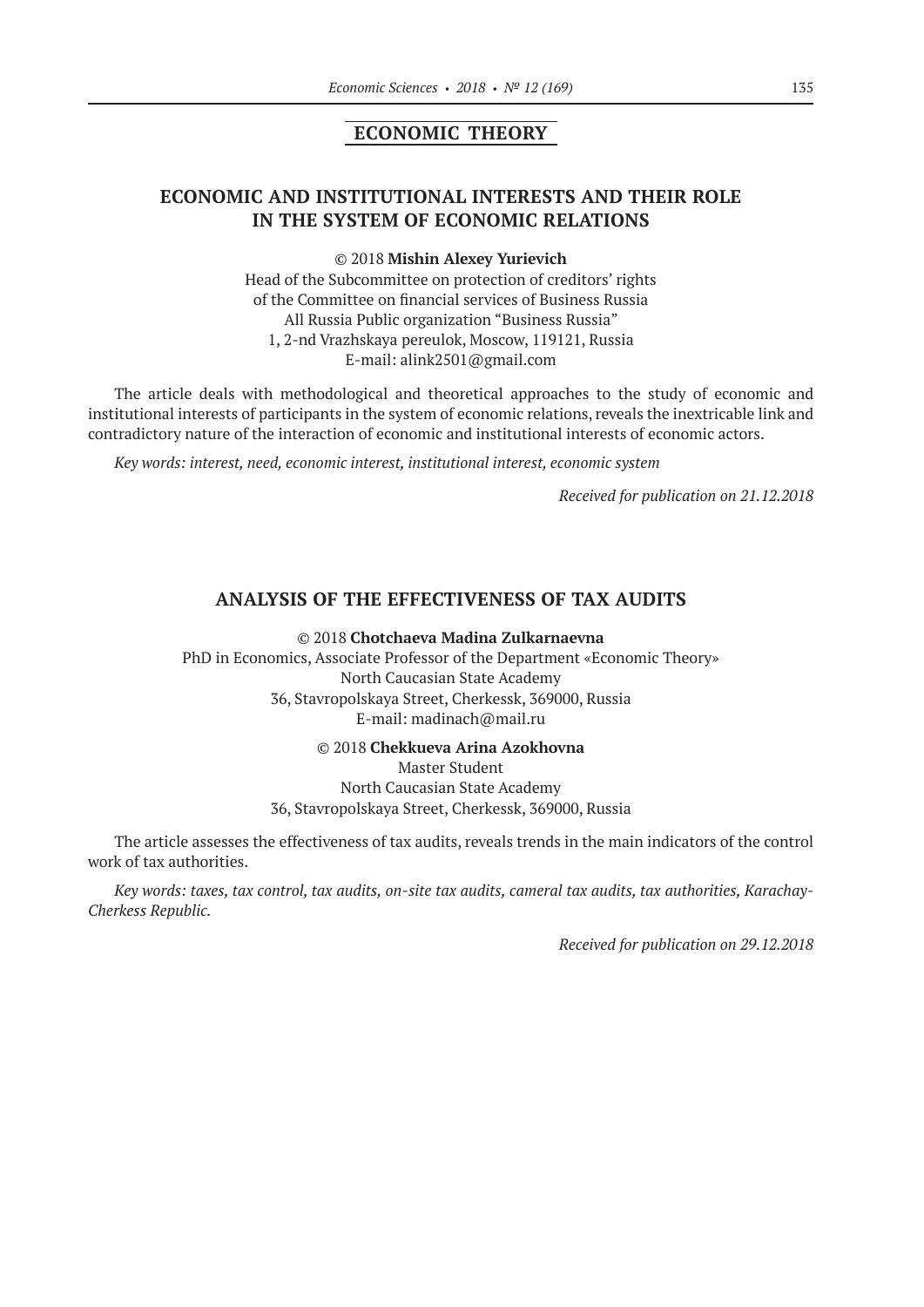### **ECONOMICS AND MANAGEMENT OF NATIONAL ECONOMY**

### **STRATEGIC DIRECTIONS OF MODERN RUSSIA ECONOMY MODERNIZATION**

©© 2018 **Veig Natalya Vasilyevna**

PhD in Economics

Doctorant of the Department of Economics and Management of Enterprises and Production Complexes St. Petersburg State University of Economics (UNECON) 21, Sadovaya Street, St. Petersburg, 191023, Russian Federation E-mail: veyg\_natalia@mail.ru

©© 2018 **Yunusova Elvina Rashitovna**

Department of Economics and Management of Enterprises and Production Complexes St. Petersburg State University of Economics (UNECON) 21, Sadovaya Street, St. Petersburg, 191023, Russian Federation E-mail: yunusova.elvina@gmail.com

In article, questions of the Russian economy efficiency increase on the basis of industrial production modernization are considered. Strategic directions of the hi-tech industry development, are allocated. Problems of priority industries development, including, the defensive industry and aircraft engineering, are considered.

*Key words: modernization, the industry, the hi-tech industry, defensive industry, aircraft engineering, reactor engineering.*

*Received for publication on 30.12.2018*

### **ECONOMIC MANAGEMENT OF BUSINESS SEGMENTS OF INDUSTRIAL ENTERPRISES**

©© 2018 **Smirnova Elena Viktorovna** Doctor in Economics, Professor Orenburg State University 13, Victory pr., Orenburg, 460018, Russia E-mail: uadsev@mail.ru

©© 2018 **Tsyganova Irina Yuryevna** Ph.D. in Economics, Associate Professor Orenburg State University 13, Victory pr., Orenburg, 460018, Russia E-mail: iren23\_83@mail.ru

The trends of modern processes of transformation of socio-economic relations in Russia and the creation of flexible business management systems that are able to ensure dynamism, adaptability to the external environment, and the competitiveness of industrial enterprises have identified the need to solve the problem of economic management of business segments through the implementation of an appropriate mechanism, including, a system of performance assessment indicators in the context of the planned, organizational, motivational and control functions nyh subsystems, resulting in relevant research topic in both theoretical and practical aspects.

*Key words: economic management, economic management mechanism, business segments, scorecard.*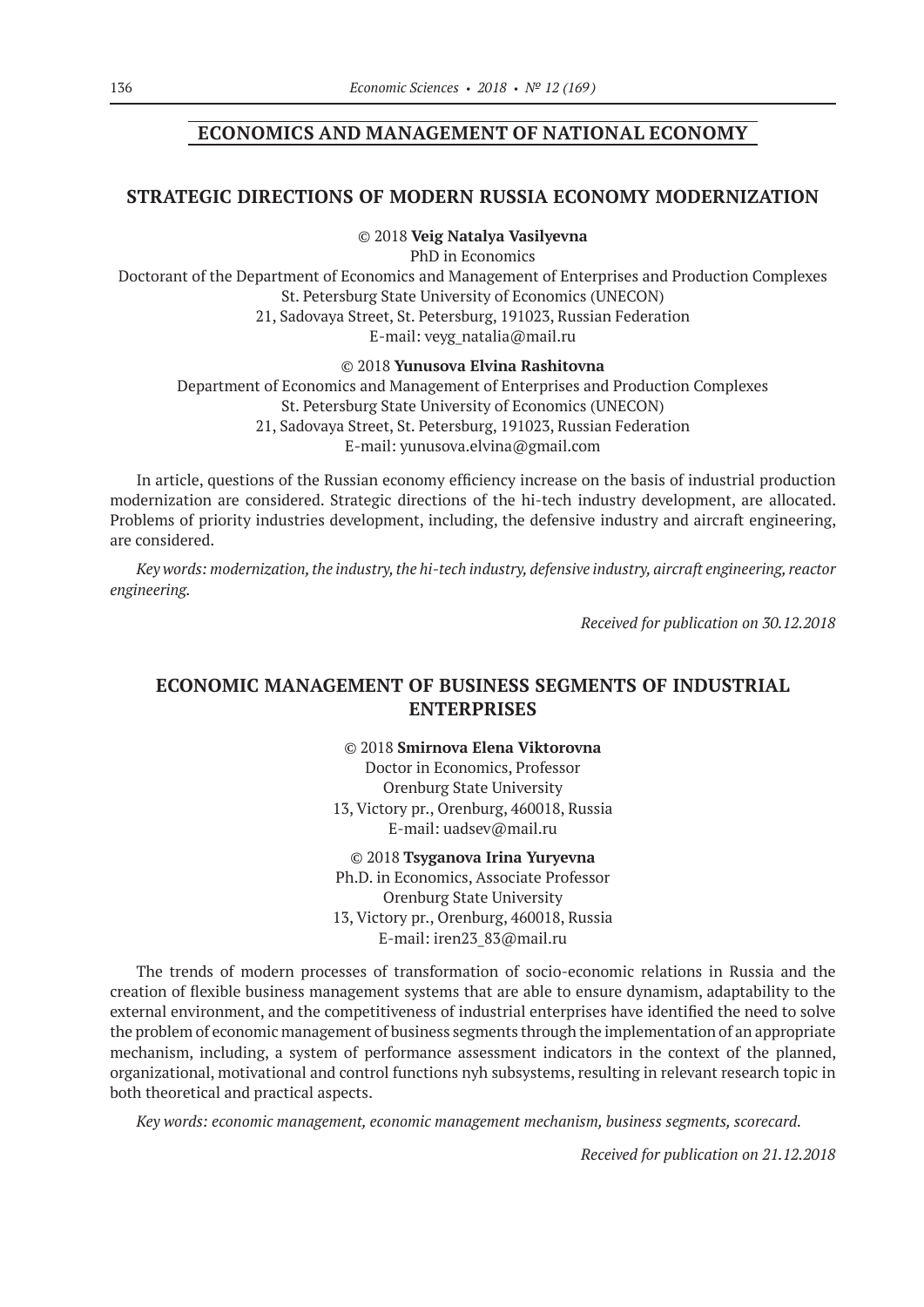### **PROBLEMS OF CREATING INNOVATION CLUSTERS IN AEROSPACE MECHANICAL ENGINEERING**

©© 2018 **Yakunin Alexey Vitalevich** Samara State University of Economics 141, Soviet Army Street, Samara, 443090, Russia

The issues of cluster formation in industrial regional policy are considered. The main approaches to the identification of industrial clusters in the world are described. The definition of the core of an aerospace cluster is given — these are enterprises producing aviation, rocket and space complexes, and enterprises supplying components for them. Aerospace clusters are the most significant relative to other objects of the Russian Federation: this means that aerospace cluster enterprises are fairly localized and have the largest size in terms of employment in the region.

*Key words: clusters, innovations, approaches, localization, engineering, development, reserves, efficiency.*

*Received for publication on 17.12.2018*

### **THE DEVELOPMENT OF PRACTICE OF STAKEHOLDER MANAGEMENT IN LARGE RUSSIAN COMPANIES**

©© 2018 **Finogeeva Anastasia Igorevna**

Applicant for the degree of candidate of economic Sciences Financial University under the Government of Russian Federation 49, Leningradskiy prospect, Moscow, 125993, Russia E‑mail: naf413@mail.ru

#### ©© 2018 **Bataeva Bela Saidovna**

Doctor of Economics, Associate Professor Financial University under the Government of Russian Federation 49, Leningradskiy prospect, Moscow, 125993, Russia E‑mail: bela.bataeva@yandex.ru

This article includes research results of the interaction practice of the large Russian companies included in the rating of RA Expert-50. The study determined that the management of stakeholders can be centralized and decentralized. The authors present a set of measures aimed at improving the relationship of companies with stakeholders. The article presents a group of indicators recommended by the authors for disclosure in non-financial reporting.

*Key words: stakeholders, non-final reporting, stakeholder management, corporate social responsibility, international reporting standards.*

#### **References**

- 1. *Freeman R.E.* Strategic Management: A Stakeholder Approach. …— Boston: Harpercollins College Div, January 1984.— 275 p.
- 2. *Post J. E., Preston L.E., Sachs S.* Managing the extended enterprise: The new stakeholder view. California Management Review, Vol. 45 (1), 2002. Р.: 5–28.
- 3. *Mendelow A.,* Stakeholder Mapping, Proceedings of the 2nd International Conference on Information Systems, 1991, Cambridge, MA.
- 4. *Clarkson М.B.E.* A Stakeholder framework for analyzing and Evaluating Corporate Social Performance // Academy of Management Review, Vol. 20 № 1. 1995. P.: 92–118.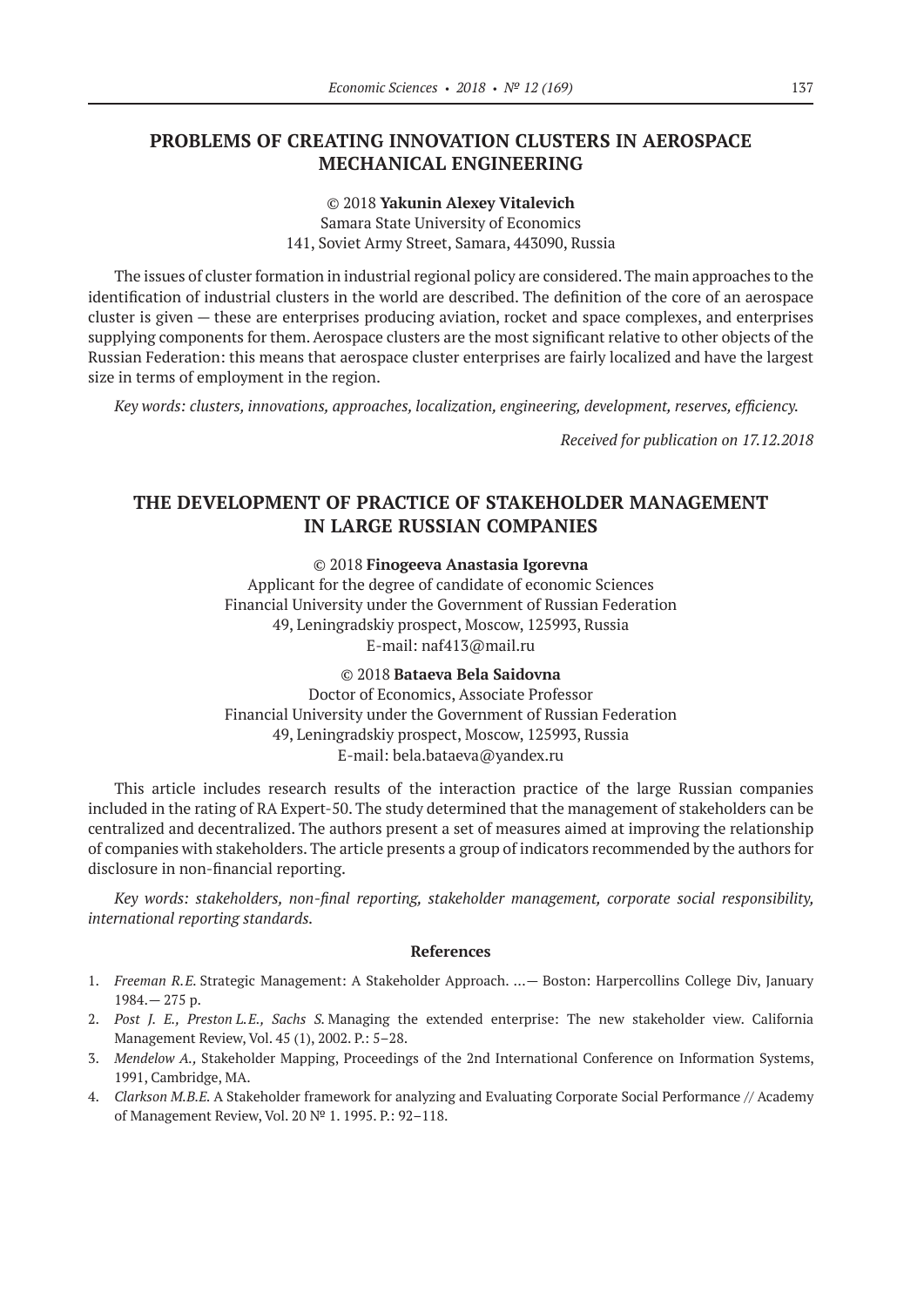- 5. *Savage, G.T., Nix, T.W., Whitehead, C.J., Blair, J.D*. Strategies for assessing and managing organizational stakeholders // Academy of Management Executive, 5(2). 1991, P. 61–75.
- 6. The GRI guidelines for reporting on sustainable development version G4 [Electronic resource] // Official website GRI (Global Initiative Reporting).— Access mode: https://www.globalreporting.org/standards/g4.
- 7. *Finogeeva, A.I., Bataeva, B.S*. The improvement company`s relationships management with key stakeholders / A.I. Finogeeva, B.S. Batayeva // Russian Economics online-journal [Electronic resource].— 2017.— № 3.— Access mode: http://www.e-rej.ru/Articles/2017/Finogeeva\_Bataeva.pdf.5.
- 8. *Bataeva, B.S.* Managing Companies' Stakeholders: Theoretical-and-Methodological Aspect / B.S. Bataeva // The International Journal Theoretical and Practical Aspects of Management.— 2018.— № 5.— С. 80–88.
- 9. IQNet SR10 «Social responsibility management Systems. Requirements» [Electronic resource] // Official website The International Certification Network.— Access mode: http://www.iqnet-certification.com/userfiles/SR%2010/ SR10\_IQNet\_2015\_RU.pdf

*Received for publication on 15.12.2018*

### **RESEARCH OF ORGANIZATIONAL POTENTIAL OF INDUSTRIAL ENTERPRISE AS THE MAIN ELEMENT OF PRODUCTION MANAGEMENT**

#### ©© 2018 **Galachieva Svetlana Vladimirovna**

Doctor of Economics, Professor of the Department of Economics and Management North Caucasus Mining and Metallurgical Institute (STU) 44, Nikolayev Street, Vladikavkaz, 362021, Russia

#### ©© 2018 **Akoeva Irina Vladimirovna**

PhD in Economics, Associate Professor of the Department of Economics and Management North Caucasus Mining and Metallurgical Institute (STU) 44, Nikolayev Street, Vladikavkaz, 362021, Russia

#### ©© 2018 **Bolieva Inga Akhtemirovna**

PhD in Economics, Associate Professor of the Department of Economics and Management North Caucasus Mining and Metallurgical Institute (STU) 44, Nikolayev Street, Vladikavkaz, 362021, Russia

#### ©© 2018 **Karginova Vera Vitalievna**

PhD in Economics, Associate Professor of the Department of Economics and Management North Caucasus Mining and Metallurgical Institute (STU) 44, Nikolayev Street, Vladikavkaz, 362021, Russia

#### ©© 2018 **Dedegkaeva Nina Teymurazovna**

Graduate Student North Caucasus Mining and Metallurgical Institute (STU) 44, Nikolayev Street, Vladikavkaz, 362021, Russia

#### ©© 2018 **Gugkaev Viacheslav Khandzherieevich**

Graduate Student North Caucasus Mining and Metallurgical Institute (STU) 44, Nikolayev Street, Vladikavkaz, 362021, Russia

In modern conditions of scientific and technological progress and hanges in the dynamics of the environment, industrial enterprises are forced to transform into more complex systems, and therefore there is a need for new methods to ensure effective management of their development.

*Key words: production management, potential, industrial enterprises, business plan, SADT Method.*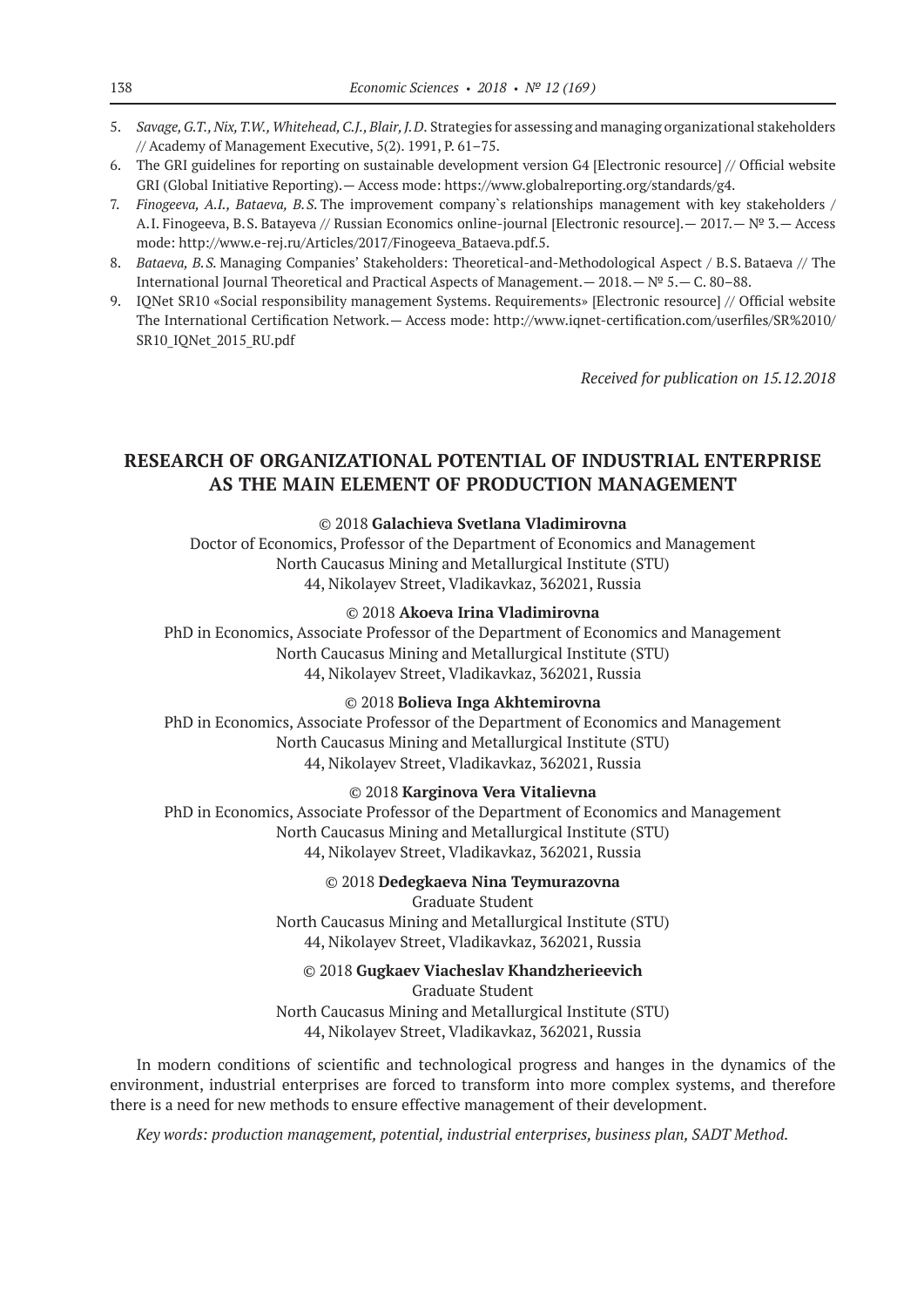#### **References**

- 1. *Galachieva S.V., Mahacheva S.A. , Amirova A.M., Kochetova E.R., Popova T.V., Baranskaia M.F.* Organizational and economic aspects of restructuring of enterprises of light industry (on materials of the Kabardino-Balkarian Republic): Monograph / North-Caucasian mining and metallurgical Institute (state technological University). Terek publishing house, 2014.— 162 p.
- 2. *Galachieva S. V., Kochetova E.R.* the Nature and process of formation of reserves of increase of economic stability in the system of economic activities // Sustainable development of mountain territories. 2014 № 4 (22). P. 138–144.
- 3. *Trenev N.* Enterprise strategy: development, analysis // Business-Academy. 2014. No. 9
- 4. *Hammer M., Champi J.* Reengineering of the Corporation: Manifesto of revolution in business: lane from English. SPb.: St. Petersburg University press, 2007.
- 5. *Kochetova E. R., Galachieva S.V., Popova T.V., Baranskaia M.F.* Strategic directions of development of industrial complex of the region in the context of large-scale modernization. // Sustainable development of mountain areas. 2014 № 3 (21). P. 79–85.

*Received for publication on 31.12.2018*

### **BUSINESS INCUBATORS IN INNOVATION ECOSYSTEM: MAIN CHARACTERISTICS AND PERSPECTIVES**

#### ©© 2018 **Khotyasheva Olga Mikhailovna**

Ph. D. in Economics Associate Professor of Department of Management, marketing and FEA Head of OMTU Master's Program Director of Fund for Innovation and Business Incubation Moscow State Institute of International Relations (University) of the Ministry for Foreign Affairs of Russia (MGIMO) 76, Vernadskogo pr., Moscow, 119454, Russia

#### ©© 2018 **Slesarev Maxim Aleksandrovich** Lecturer

Department of Management, marketing and FEA Deputy Director of Business Incubator Moscow State Institute of International Relations (University) of the Ministry for Foreign Affairs of Russia (MGIMO) 76, Vernadskogo pr., Moscow, 119454, Russia

This article focuses on the most important elements of the business incubators, as part of an innovation ecosystem, and their role in the development of entrepreneurship. The article presents the results of the first and second comprehensive research of the Russian business incubators, conducted by the Fund of Innovation and Business Incubation of MGIMO in 2012 and 2016. The research methods included indepth interviews and questionnaire of more than 70 directors of Russian business incubators. The survey included the following blocks: assessment of the entrepreneurial climate in the region of presence, general characteristics of BI activities, BI performance indicators, services provided for residents, characteristics of BI management, financial aspects of BI functioning.

*Key words: ecosystem, entrepreneurship, business incubators, startups, mentors, pre-seed and seed stages, venture financing.*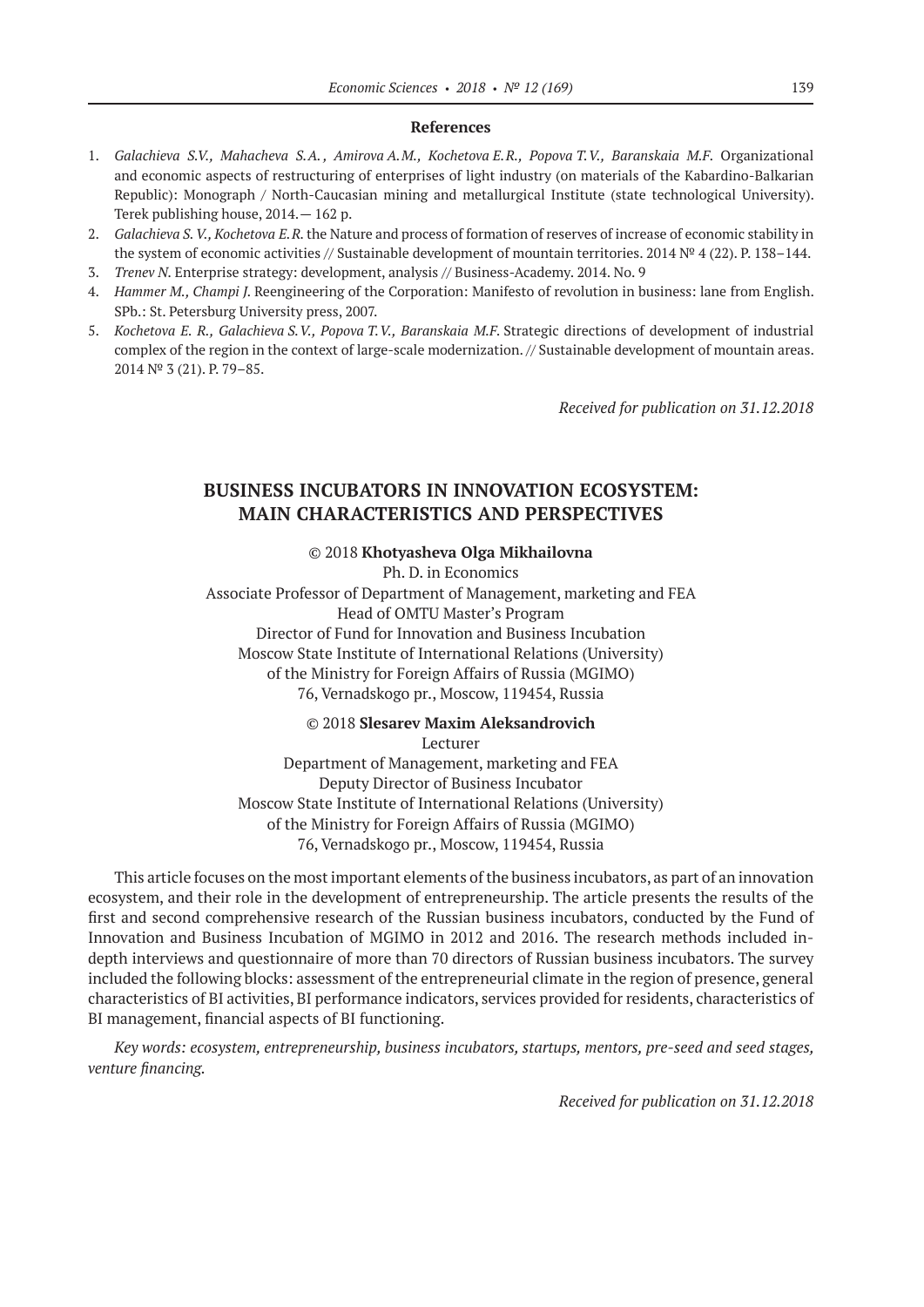### **ECONOMIC EFFICIENCY ANTIMONOPOLY COMPLIANCE FOR ENTERPRISE STRUCTURES**

©© 2018 **Pleteshkov Alexander Nikolaevich** Postgraduate Student Saint-Petersburg University of Management Technologies and Economy 44, Lermontovsky Avenue, Saint-Petersburg, 190103, Russia E‑mail: axenus@bk.ru

In article problems of introduction and an estimation of efficiency of such institute rather new to Russia as antimonopoly compliance are considered. The purposes and problems of introduction antimonopoly compliance at level of enterprise structures are considered. Available approaches to an estimation of efficiency of introduction antimonopoly compliance are analyzed.

*Key words: antimonopoly compliance, economic efficiency, the antimonopoly law, a competition.*

*Received for publication on 30.12.2018*

### **SOCIAL RESPONSIBILITY OF BUSINESS: THEORETICAL ASPECTS**

©© 2018 **Volnukhin Konstantin Vasilievich** Postgraduate Student Russian Academy of National Economy and Public Administration under the President of the Russian Federation (RANEPA) 82, Vernadsky Avenue, Moscow, 119571, Russia E‑mail: lisenok100@gmail.com

In today's world, corporate social responsibility plays an increasingly important role in the rules of doing business. Compliance with the requirements society and state requirements enhances the company's competitiveness. Business develops CSR, relying on national characteristics and adopting the best experience of other countries.

*Key words: corporate social responsibility, national CSR models, corporate culture, responsible business*

*Received for publication on 21.12.2018*

### **ASSESSMENT OF POTENTIAL IMPORT SUBSTITUTION INDUSTRIES AND THE PRINCIPLE OF SELECTION OF PROJECTS ON IMPORT SUBSTITUTION**

©© 2018 **Isaeva Elena Vladimirovna**

Head of Management Competence Center Omsk State Technical University 11, Mira Avenue, Omsk, 644050, Russia E-mail: ev\_isaeva@mail.ru

The article describes an approach to assessing the potential of industries, products and technologies within these industries, based on the allocation of groups of projects on the criteria of time prospects and opportunities to focus on different markets (internal and external). In this regard, different types of strategies for potential import-substituting projects of their different industries are proposed.

*Key words: import substitution, sectoral projects, project development strategies, indicators of industry potential assessment.*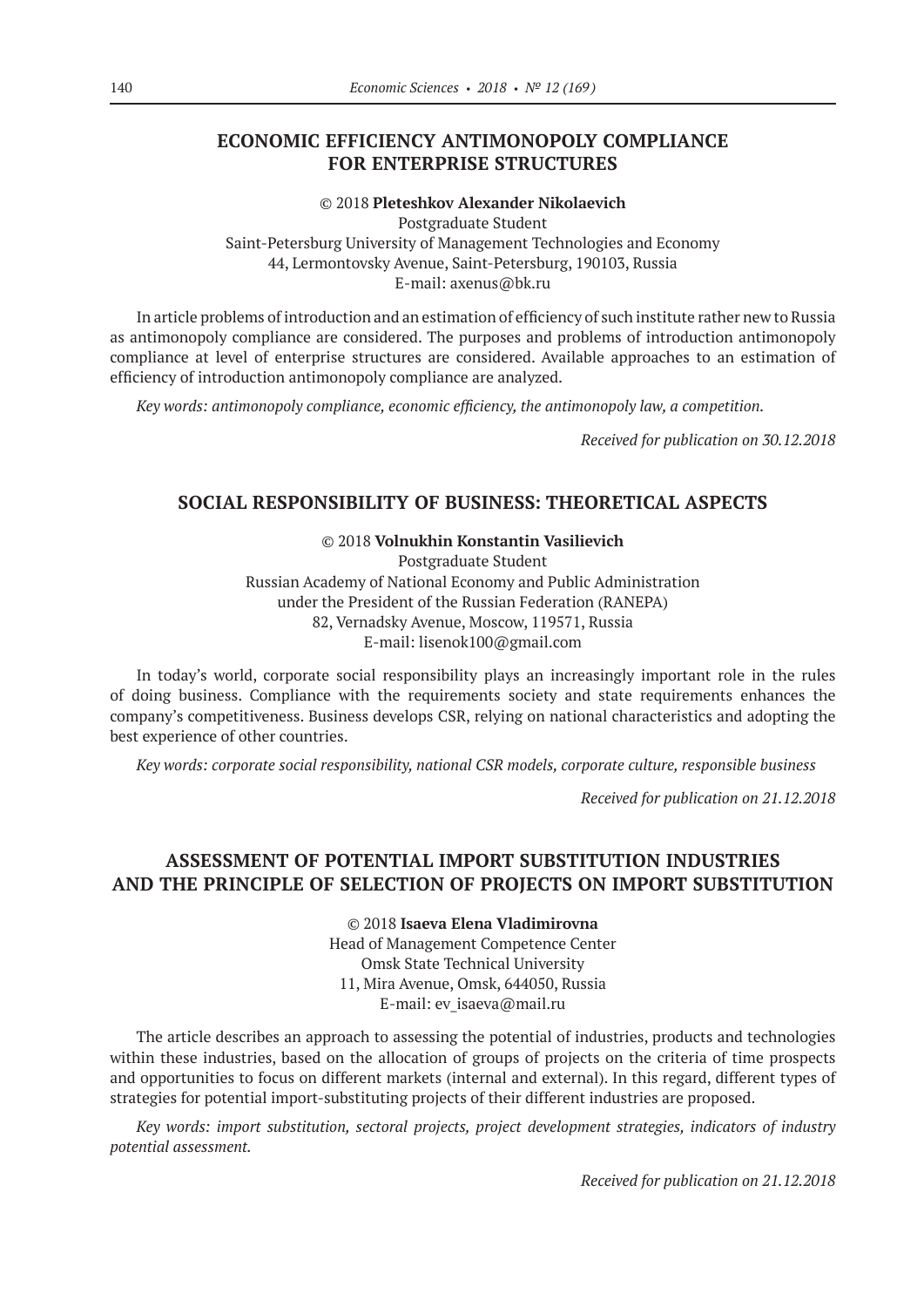### **THE FREE TRADE AGREEMENT. THE EXPERIENCE OF THE REPUBLIC OF KOREA**

©© 2018 **Atakov Igor Gennadievich** Department of Regional Economics and Geography Peoples' Friendship University of Russia 6, Miklukho-Maklay Street, Moscow, 117198, Russia

The article analyzes this type of agreement as a free trade agreement between the countries on the example of the Republic of Korea, determines the chronology of the conclusion of agreements with partners, the number of countries that have concluded agreements with the Republic of Korea, the state of negotiation processes for the conclusion of agreements, as well as the dynamics of development of imports and exports between the Republic of Korea and the Socialist Republic of Vietnam.

The existing partner countries with which the Republic of Korea currently has a free trade agreement are identified, the partner countries with which the negotiation processes are conducted are identified. The dynamics of the development of foreign trade relations between the Republic of Korea and the Socialist Republic of Vietnam in the period before the conclusion of the free trade agreement and after.

*Key words: Republic of Korea, Russian Federation, socialist Republic of Vietnam, free trade agreement, export, import.*

*Received for publication on 21.12.2018*

### **ASSESSMENT OF THE LEVEL OF SUSTAINABLE ECONOMIC DEVELOPMENT AND ECONOMIC SECURITY SECTORS OF THE MINERAL-RAW COMPLEX DEVELOPMENT**

©© 2018 **Myasoedov Sergey Alexandrovich**

Doctor of Economics, Associate Professor Professor of the Department of Business Processes and Economic Security Academy of Marketing and Social Information Technologies — IMSIT 5, Zipovskaya, Krasnodar, 350010, Russia E-mail: myasoedov8@mail.ru

Promotion of sustainable development ideas requires constant monitoring of Russia sustainable development indicators. The main problem is caused by the lack of universal indicators adopted by the public and specialists. Under the slogans of nature conservation, resources for future generations, industrial developed States justify the validity of the development of strategic mineral deposits only by domestic TNCs. As a result, the ideas of sustainable development are used as tactics in the framework of network-centric wars on the possession of strategic minerals. In order to protect the national interests of the Russian Federation, it is necessary to define and legislate the critical values of indicators on the presence of foreign transnational capital in the ownership and management of key organizations engaged in the extraction and processing of non-renewable minerals in Russia. It is possible to assess the level of achievement of sustainable development of the mineral resource complex of our country only taking into account national interests

*Key words: sustainable development, indicators of sustainable economic development, network-centric war, indicators of sustainable development of the mineral resource complex of Russia.*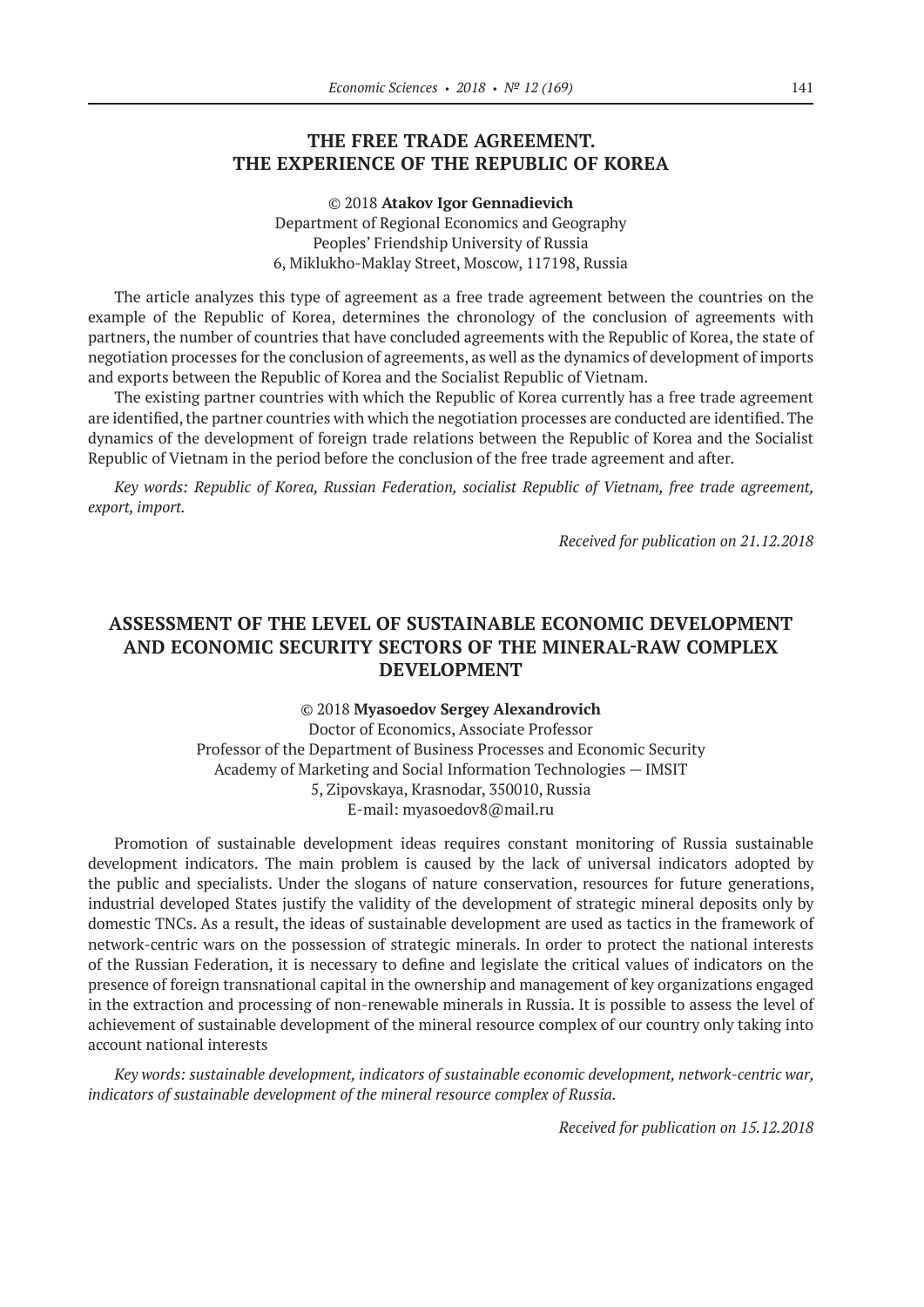### **STUDY OF THE INTENSITY OF INCREASING FOOD PRODUCTS IN THE REGIONS OF THE CENTRAL FEDERAL DISTRICT (CFD)**

©© 2018 **Solovyova Tatyana Nikolaevna** Candidate of Economic Sciences, Professor Kursk State Agricultural Academy named after I.I. Ivanova 70, K. Marx Street, Kursk, 305021, Russia

> ©© 2018 **Zyukin Danil Alekseevich** Candidate of Economic Sciences Kursk State University 33, Radishcheva Street, Kursk, 305000, Russia E‑mail: nightingale46@rambler.ru

The Russian Federation implements an active policy of import substitution in agricultural production. The paper analyzes the changes in the volume of agricultural production in the dynamics for 2013–2017. The study pays special attention to the analysis of crop and livestock production in the CFD, as in the region leading in agricultural production in the country. As a result of the study, it was found that among the leading regions, reserves for production growth, both crop production and animal husbandry, have not yet been exhausted, and unfavorable regions in terms of agricultural development either regress or show extremely low susceptibility to agricultural support measures, in low or growth rates of production volumes.

*Key words: agriculture, import substitution, agricultural production, crop production, livestock.*

*Received for publication on 21.12.2018*

#### **THE ECONOMIC RATIONALE FOR THE DEVELOPMENT OF LOGISTICS SERVICES**

©© 2018 **Bedrin Denis Sergeevich**

Petersburg State University of Railways Emperor Alexander I 9, Moskovsky Avenue, St. Petersburg, 190031, Russia

The purpose of this article is to present the results of the analysis of 4PL logistics simulation of Samsung SDS ltd. The modeling is based on the formalization of modern world trends in the evolution of logistics from the level of 3PL to 4PL. When analyzing various types of logistics and their reincarnation into higher-level logistics services, were used compilation and interpretation methods, adaptive comparisons and business process reengineering. The result of this research is: the methods grouping and classification proposed for the transition from 3 to 4PL logistics. The main decisions and values applied in modern supply chain management are combined and formalized. The results of the research allows to scale the proposed solutions for the activities of logistics companies in the Russian Federation.

*Key words:3PL, 4PL logistics, open logistics platform, supply chain, global logistics network, logistics control.*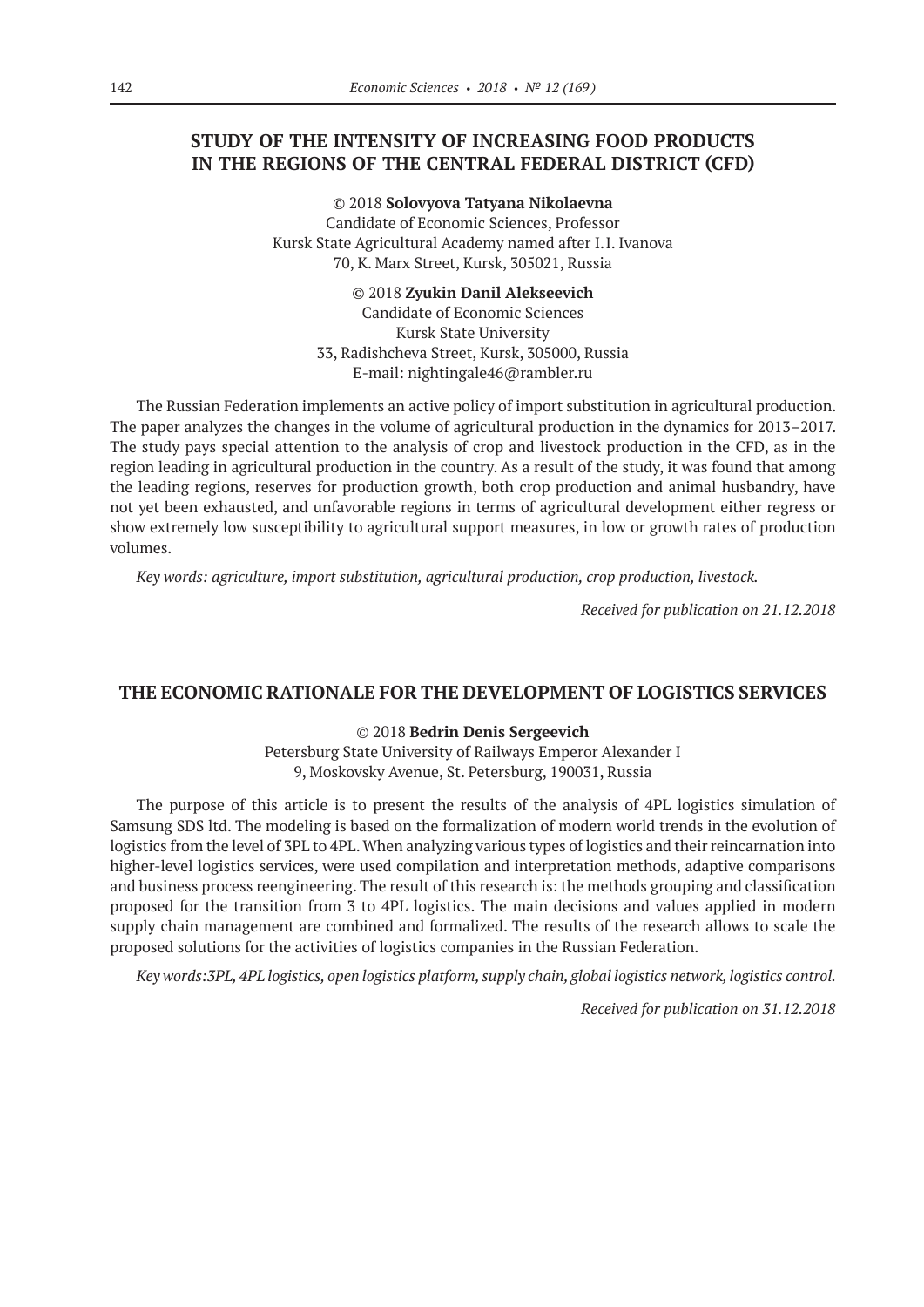### **FINANCE, MONEY CIRCULATION AND CREDIT**

### **QUESTIONS OF IMPROVEMENT OF TAXATION OF LABOR INCOME OF NONRESIDENTS OF THE RUSSIAN FEDERATION**

#### ©© 2018 **Kulikova Irina Vladimirovna**

Candidat of Economic Sciences, Assistant Professor of Department Economics and Finance Altai Branch of the Russian Academy of National Economy and Public Administration under the President of the Russian Federation Russia, g. Barnaul, ul. Partizanskaya, d. 187 E-mail: irenkulikova 82@mail.ru

In this article the author stated results of a research of taxation of personal income of taxpayers nonresidents of the Russian Federation. Need of restoration of an ascending scale of taxation concerning nonresidents whose income is assessed at the rate of 13% according to the Russian legislation now is proved. The four-stage scale of taxation of natural persons—nonresidents of the Russian Federation which allows, not only more evenly to distribute tax burden between taxpayers depending on the level of income is developed and approved, but also to observe the basic principle of taxation.

*Key words: taxes, income of taxpayers, income tax, residents of the Russian Federation, nonresidents of the Russian Federation, minimum wage, tax rates, ascending scale.*

*Received for publication on 21.12.2018*

### **FOREIGN EXPERIENCE OF INITIATIVE BUDGETING IN GOVERNMENT FINANCE MANAGEMENT**

©© 2018 **Belostotskiy Alexey Alexandrovich** Ph.D. in Economics, Associate Professor Kursk State University 33, Radisheva Street, Kursk, 305000, Russia Е‑mail: a.a.belostotskiy@yandex.ru

The article analyzes foreign experience of initiative budgeting, stages of development in the world, the influence of foreign mechanisms on the development of initiative budgeting in the constituent entities of the Russian Federation, its financial support, and also studies the rating of regions for implementing these practices and taking the necessary measures to achieve a certain socio-economic level territories

*Key words: foreign experience, initiative budgeting, stages of development of participatory budgeting, federal target programs, socio-economic development of territories.*

*Received for publication on 21.12.2018*

### **ANALYSIS OF THE FORMATION OF THE REGIONAL BUDGET**

©© 2018 **Botashev Ruslan Alibekovich** North Caucasian State Academy 36, Stavropolskaya Street, Cherkessk, 369000, Russia

©© 2018 **Chotchaeva Madina Zulkarnaevna** PhD in Economics, Associate Professor of the Department «Economic Theory»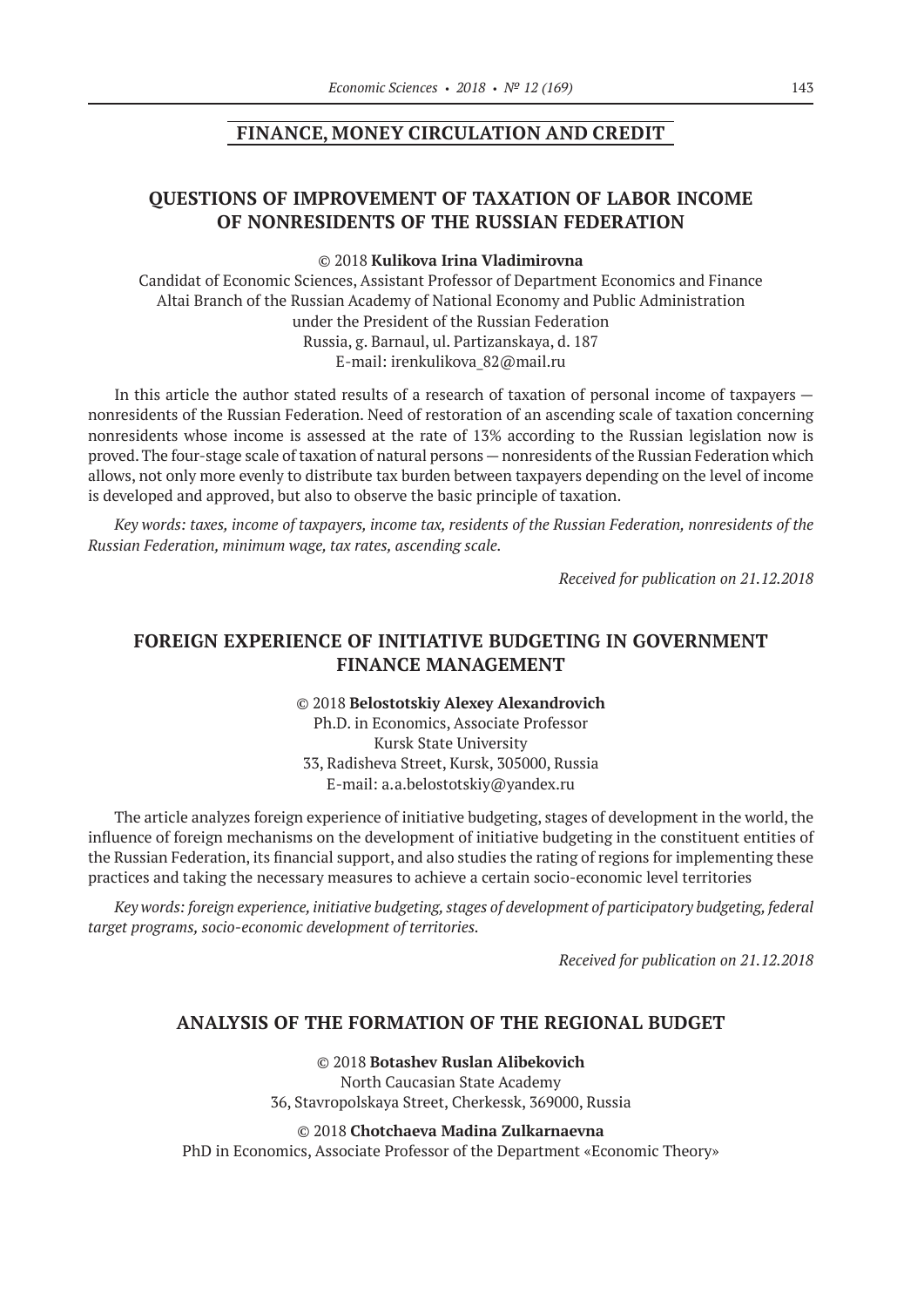North Caucasian State Academy 36, Stavropolskaya Street, Cherkessk, 369000, Russia Е‑mail: madinach@mail.ru

The article analyzes the process of formation of the regional budget on the example of the Karachay-Cherkess Republic. Considering the issue of the formation of regional budgets and the distribution of taxes between budgets of different levels, one can note the predominance of federal taxes in comparison with local ones, both in quantity and level of tax payments throughout the development and establishment of the tax system.

*Key words: tax revenues, tax administration, regional budget, Karachay-Cherkess Republic.*

*Received for publication on 31.12.2018*

### **FEATURES OF APPLICATION OF MECHANISMS OF BUDGET INVESTMENTS AND INITIATIVE BUDGETING AS A FINANCIAL INSTRUMENTS DEVELOPMENT OF TERRITORIES**

©© 2018 **Sorokina Marina Sergeevna** Ph.D. in Economics Administration of Kursk 1, Lenin, Kursk, 305000, Russia

©© 2018 **Belostotskiy Alexey Alexandrovich**

Ph.D. in Economics, Associate Professor Kursk State University Е‑mail: a.a.belostotskiy@yandex.ru

The study reveals the distinctive features of the use of initiative budgeting mechanisms and budget investments, as the main financial instruments affecting the provision of monetary resources for territories, the socio-economic development of constituent entities of the Russian Federation, and, in general, the identification of positive economic effects, which ultimately will effectively expend budget resources.

*Key words: budget investments, proactive budgeting, financial instruments, development of territories, cofinancing of projects.*

*Received for publication on 30.12.2018*

### **THE DEVELOPMENT OF SCIENTIFIC IDEAS ABOUT CREDIT AND CONSUMER LENDING**

©© 2018 **Arkhipova Evgenija Mihajlovna**

Head of Financial Management Ltd «Consulting group Finium» 14/19, Novoslobodskaya Street, building 8, room 2, Moscow, 127055, Russia E-mail: earhortus@mail.ru

A revision of the traditional specification of the term "credit" was carried out, and the characteristic of the credit classification "consumption / capitalization of the lent value" was considered. The criterial division of species definitions of the economic category "credit" is substantiated. Developed scientific understanding of consumer credit.

*Key words: loan, lending value, consumer loan, personal loan, business loan, consumer lending.*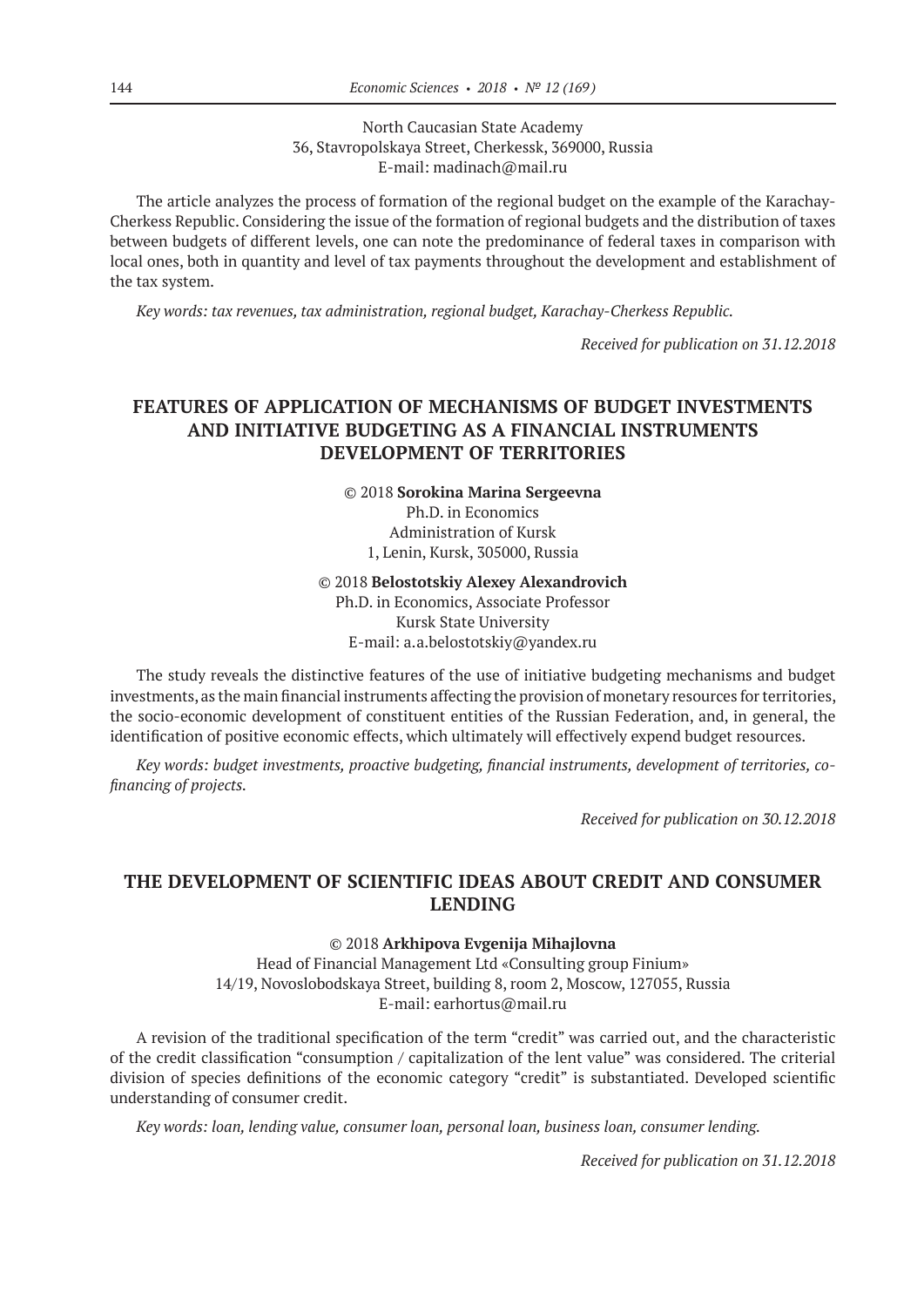### **CRYPTOCURRENCY: FORECAST OF DEVELOPMENT IN THE CONDITIONS OF THE MODERN FINANCIAL MARKET**

©© 2018 **Shaydullina Venera Kamilevna** PhD in Law, Director of the Center of Research and Expertise of the Department of Legal Regulation of Economic Activity Financial University under the Government of the Russian Federation 49, Leningradsky Prospect, Moscow, 125993, Russia E-mail: VKShajdullina@fa.ru

The relevance of this study is due to the growing popularity of using digital derivatives and cryptocurrency in the financial market. The difference in approaches to the regulation of cryptocurrency, the existence of legal risks of its use, the impact on the financial market and high volatility — all this indicates the need to study the legal and economic nature of cryptocurrency. This article discusses the basic concept of Bitcoin as cryptocurrency, describes the features of carrying out operations with cryptocurrency in the blockchain system, and also discusses the different approaches of the world's leaders to the regulation of this market segment. Provides projections for changes in the rate of Bitcoin in the near future.

*Key words: payment instrument, coin, financial market, cryptocurrency, bitcoin.*

*Received for publication on 21.12.2018*

### **BOOK KEEPING, STATISTICS**

### **CONCEPTUAL APPROACHES TO CLASSIFICATION OF NATIONAL ACCOUNTING SYSTEMS**

#### ©© 2018 **Petrov Alexander Mikhailovich**

Doctor of Economic Sciences, Professor of Department of the Accounting, Analysis and Audit Financial University under the Government of the Russian Federation 49, Leningradsky Prospect, Moscow, 125993, Russia E‑mail: palmi@inbox.ru

#### ©© 2018 **Antonova Olga Vitalevna**

Ph.D. in Economics, Associate Professor of Department of the Accounting, Analysis and Audit Financial University under the Government of the Russian Federation 49, Leningradsky Prospect, Moscow, 125993, Russia E-mail: olgavit@mail.ru

In the world there is a large number of accounting systems. Distinctions of these models are caused by the historical reasons, distinctions of the environment where the enterprises function. It is possible to distinguish the main two classifications from a huge number of classifications by the different principles. In the first division happens by the "geographical" principle: British-American system, continental system, Latin American system. It agrees the second — typification is carried out not only by method of allocation of characteristic features and types, but also hierarchical submission each other. The top level defines by what purposes the registration system is guided. Then the gradation is carried out it is dependent on on what the country is guided in creation of an accounting system — by theoretical developments, or practical requirements of the legislation or the business world.

*Key words: accounting, reporting, statistics, national model of account*